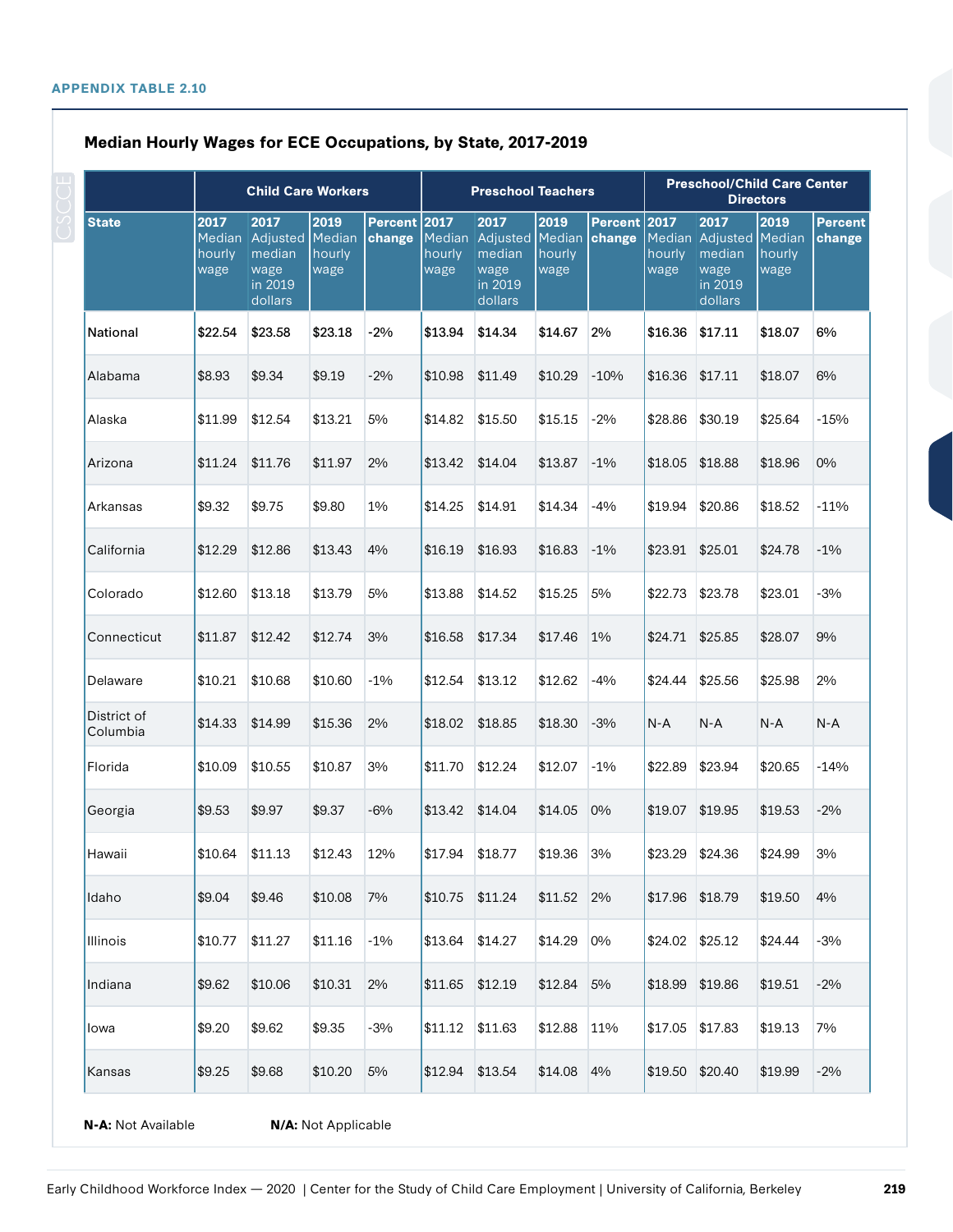|                   |                                  | <b>Child Care Workers</b>                                       |                        |                        |                          | <b>Preschool Teachers</b>                                |                                  |                          |                                  |                                                             | <b>Preschool/Child Care Center</b><br><b>Directors</b> |                          |  |
|-------------------|----------------------------------|-----------------------------------------------------------------|------------------------|------------------------|--------------------------|----------------------------------------------------------|----------------------------------|--------------------------|----------------------------------|-------------------------------------------------------------|--------------------------------------------------------|--------------------------|--|
| <b>State</b>      | 2017<br>Median<br>hourly<br>wage | 2017<br>Adjusted Median<br>median<br>wage<br>in 2019<br>dollars | 2019<br>hourly<br>wage | Percent 2017<br>change | Median<br>hourly<br>wage | 2017<br>Adjusted<br>median<br>wage<br>in 2019<br>dollars | 2019<br>Median<br>hourly<br>wage | <b>Percent</b><br>change | 2017<br>Median<br>hourly<br>wage | 2017<br>Adjusted<br>$me$ dian<br>wage<br>in 2019<br>dollars | 2019<br>Median<br>hourly<br>wage                       | <b>Percent</b><br>change |  |
| Kentucky          | \$9.28                           | \$9.71                                                          | \$9.89                 | 2%                     | \$15.49                  | \$16.20                                                  | \$14.42                          | $-11%$                   | \$20.81                          | \$21.77                                                     | \$17.30                                                | $-21%$                   |  |
| Louisiana         | \$8.95                           | \$9.36                                                          | \$9.13                 | $-2\%$                 | \$17.07                  | \$17.86                                                  | \$12.91                          | $-28%$                   | \$19.20                          | \$20.08                                                     | \$18.80                                                | $-6%$                    |  |
| Maine             | \$11.18                          | \$11.69                                                         | \$12.89                | 10%                    | \$14.92                  | \$15.61                                                  | \$17.28                          | 11%                      | \$22.59                          | \$23.63                                                     | \$25.07                                                | 6%                       |  |
| Maryland          | \$11.29                          | \$11.81                                                         | \$11.59                | $-2\%$                 | \$14.16                  | \$14.81                                                  | \$15.33                          | 4%                       | \$22.25                          | \$23.27                                                     | \$23.09                                                | $-1\%$                   |  |
| Massachusetts     | \$12.74                          | \$13.33                                                         | \$14.11                | 6%                     | \$15.71                  | \$16.43                                                  | \$17.55                          | 7%                       | \$27.11                          | \$28.36                                                     | \$25.86                                                | $-9%$                    |  |
| Michigan          | \$10.09                          | \$10.55                                                         | \$11.13                | 5%                     | \$13.94                  | \$14.58                                                  | \$14.89                          | 2%                       | \$21.78                          | \$22.78                                                     | \$21.70                                                | $-5%$                    |  |
| Minnesota         | \$11.27                          | \$11.79                                                         | \$12.06                | 2%                     | \$14.93                  | \$15.62                                                  | \$17.46                          | 12%                      | \$24.36                          | \$25.48                                                     | \$28.40                                                | 11%                      |  |
| Mississippi       | \$8.84                           | \$9.25                                                          | \$8.94                 | $-3%$                  | \$13.14                  | \$13.74                                                  | \$14.40                          | 5%                       | \$16.56                          | \$17.32                                                     | \$19.78                                                | 14%                      |  |
| Missouri          | \$9.96                           | \$10.42                                                         | \$10.45                | 0%                     | \$12.03                  | \$12.58                                                  | \$13.78                          | 10%                      | \$20.69                          | \$21.64                                                     | \$23.89                                                | 10%                      |  |
| Montana           | \$9.84                           | \$10.29                                                         | \$10.84                | 5%                     | \$13.90                  | \$14.54                                                  | \$14.40                          | $-1\%$                   | \$18.30                          | \$19.14                                                     | \$20.18                                                | 5%                       |  |
| Nebraska          | \$10.33                          | \$10.81                                                         | \$11.12                | 3%                     | \$17.37                  | \$18.17                                                  | \$17.11                          | $-6%$                    | \$22.51                          | \$23.55                                                     | \$22.29                                                | $-5%$                    |  |
| Nevada            | \$10.39                          | \$10.87                                                         | \$10.62                | $-2%$                  | \$12.01                  | \$12.56                                                  | \$13.26                          | 6%                       | \$21.47                          | \$22.46                                                     | \$29.35                                                | 31%                      |  |
| New<br>Hampshire  | \$10.79                          | \$11.29                                                         | \$11.69                | 4%                     | \$13.75                  | \$14.38                                                  | \$14.43                          | 0%                       | \$21.56                          | \$22.55                                                     | \$22.18                                                | $-2%$                    |  |
| New Jersey        | \$11.51                          | \$12.04                                                         | \$12.59                | $5\%$                  | \$15.57                  | \$16.29                                                  | \$17.36                          | 7%                       | \$26.27                          | \$27.48                                                     | \$28.70                                                | 4%                       |  |
| New Mexico        | \$9.66                           | \$10.10                                                         | \$10.00                | $-1\%$                 | \$12.89                  | \$13.48                                                  | \$13.66                          | 1%                       | \$19.87                          | \$20.78                                                     | \$24.69                                                | 19%                      |  |
| New York          | \$12.38                          | \$12.95                                                         | \$13.58                | $5\%$                  | \$16.64                  | \$17.41                                                  | \$17.87                          | 3%                       | \$30.54                          | \$31.94                                                     | \$31.83                                                | 0%                       |  |
| North<br>Carolina | \$9.86                           | \$10.31                                                         | \$10.62                | 3%                     | \$12.44                  | \$13.01                                                  | \$12.83                          | $-1\%$                   | \$20.97                          | \$21.93                                                     | \$20.88                                                | $-5%$                    |  |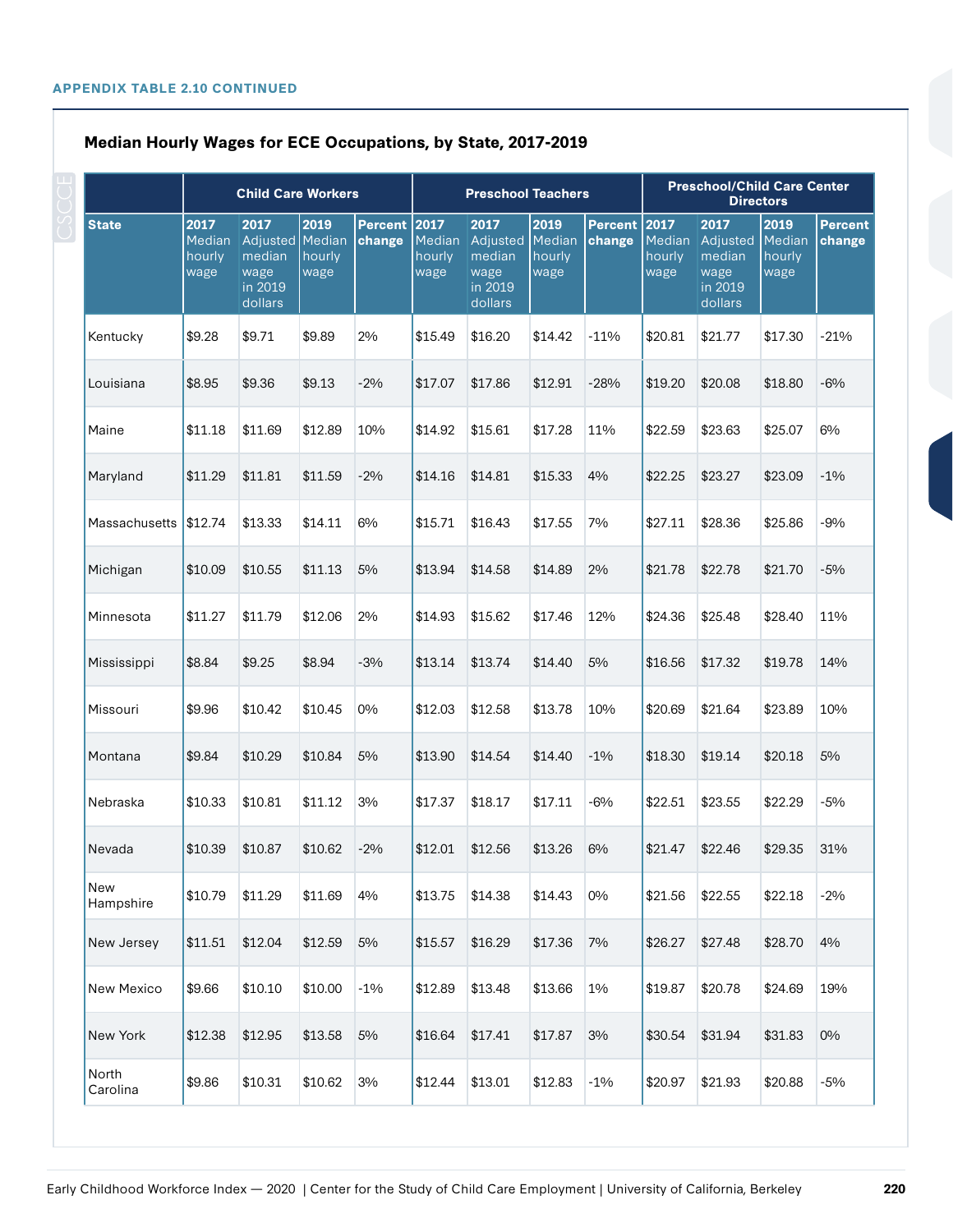|                |                                  | <b>Child Care Workers</b>                                       |                        |                        |                          | <b>Preschool Teachers</b>                                       |                        |                                       |                                  |                                                          | <b>Preschool/Child Care Center</b><br><b>Directors</b> |                          |  |
|----------------|----------------------------------|-----------------------------------------------------------------|------------------------|------------------------|--------------------------|-----------------------------------------------------------------|------------------------|---------------------------------------|----------------------------------|----------------------------------------------------------|--------------------------------------------------------|--------------------------|--|
| <b>State</b>   | 2017<br>Median<br>hourly<br>wage | 2017<br>Adjusted Median<br>median<br>wage<br>in 2019<br>dollars | 2019<br>hourly<br>wage | Percent 2017<br>change | Median<br>hourly<br>wage | 2017<br>Adjusted Median<br>median<br>wage<br>in 2019<br>dollars | 2019<br>hourly<br>wage | <b>Percent</b><br>  <sub>change</sub> | 2017<br>Median<br>hourly<br>wage | 2017<br>Adjusted<br>median<br>wage<br>in 2019<br>dollars | 2019<br>Median<br>hourly<br>wage                       | <b>Percent</b><br>change |  |
| North Dakota   | \$10.56                          | \$11.05                                                         | \$11.44                | 4%                     | \$13.58                  | \$14.20                                                         | \$12.75                | $-10%$                                | \$18.96                          | \$19.83                                                  | \$19.48                                                | $-2\%$                   |  |
| Ohio           | \$9.86                           | \$10.31                                                         | \$10.65                | 3%                     | \$11.80                  | \$12.34                                                         | \$13.06                | 6%                                    | \$18.60                          | \$19.46                                                  | \$20.77                                                | 7%                       |  |
| Oklahoma       | \$9.10                           | \$9.52                                                          | \$9.26                 | $-3%$                  | \$13.86                  | \$14.50                                                         | \$12.44                | $-14%$                                | \$18.04                          | \$18.87                                                  | \$18.14                                                | $-4%$                    |  |
| Oregon         | \$11.45                          | \$11.98                                                         | \$12.46                | 4%                     | \$13.70                  | \$14.33                                                         | \$14.40                | 0%                                    | \$22.12                          | \$23.14                                                  | \$19.91                                                | $-14%$                   |  |
| Pennsylvania   | \$9.71                           | \$10.16                                                         | \$10.69                | 5%                     | \$12.99                  | \$13.59                                                         | \$13.96                | 3%                                    | \$20.82                          | \$21.78                                                  | \$23.40                                                | 7%                       |  |
| Rhode Island   | \$11.82                          | \$12.36                                                         | \$12.01                | $-3%$                  | \$14.57                  | \$15.24                                                         | \$13.80                | $-9%$                                 | \$27.21                          | \$28.46                                                  | \$24.32                                                | $-15%$                   |  |
| South Carolina | \$9.15                           | \$9.57                                                          | \$9.37                 | $-2%$                  | \$11.08                  | \$11.59                                                         | \$11.05                | $-5%$                                 | \$16.46                          | \$17.22                                                  | \$18.11                                                | 5%                       |  |
| South Dakota   | \$9.68                           | \$10.13                                                         | \$9.99                 | $-1\%$                 | \$13.84                  | \$14.48                                                         | \$14.23                | $-2%$                                 | \$26.70                          | \$27.93                                                  | \$27.20                                                | $-3%$                    |  |
| Tennessee      | \$9.28                           | \$9.71                                                          | \$9.85                 | 1%                     | \$12.30                  | \$12.87                                                         | \$13.45                | 5%                                    | \$20.54                          | \$21.48                                                  | \$23.79                                                | 11%                      |  |
| Texas          | \$9.46                           | \$9.90                                                          | \$10.15                | 3%                     | \$13.10                  | \$13.70                                                         | \$14.44                | 5%                                    | \$20.57                          | \$21.52                                                  | \$21.93                                                | 2%                       |  |
| Utah           | \$9.55                           | \$9.99                                                          | \$10.47                | 5%                     | \$12.78                  | \$13.37                                                         | \$13.24                | $-1\%$                                | \$18.44                          | \$19.29                                                  | \$17.26                                                | $-11%$                   |  |
| Vermont        | \$12.71                          | \$13.29                                                         | \$13.72                | 3%                     | \$14.57                  | \$15.24                                                         | \$16.48                | 8%                                    | \$22.14                          | \$23.16                                                  | \$23.41                                                | $1\%$                    |  |
| Virginia       | \$9.82                           | \$10.27                                                         | \$10.96                | 7%                     | \$15.59                  | \$16.31                                                         | \$15.91                | $-2%$                                 | \$24.90                          | \$26.05                                                  | \$27.62                                                | 6%                       |  |
| Washington     | \$12.32                          | \$12.89                                                         | \$14.57                | 13%                    | \$14.69                  | \$15.37                                                         | \$15.96                | 4%                                    | \$22.17                          | \$23.19                                                  | \$24.12                                                | 4%                       |  |
| West Virginia  | \$9.52                           | \$9.96                                                          | \$9.95                 | $0\%$                  | \$12.67                  | \$13.25                                                         | \$12.28                | $-7%$                                 | \$16.09                          | \$16.83                                                  | \$17.33                                                | 3%                       |  |
| Wisconsin      | \$10.03                          | \$10.49                                                         | \$10.66                | 2%                     | \$11.64                  | \$12.18                                                         | \$12.23                | 0%                                    | \$19.53                          | \$20.43                                                  | \$21.64                                                | 6%                       |  |
| Wyoming        | \$11.14                          | \$11.65                                                         | \$11.46                | $-2%$                  | \$14.33                  | \$14.99                                                         | \$13.27                | $-11%$                                | \$23.75                          | \$24.84                                                  | \$21.50                                                | $-13%$                   |  |